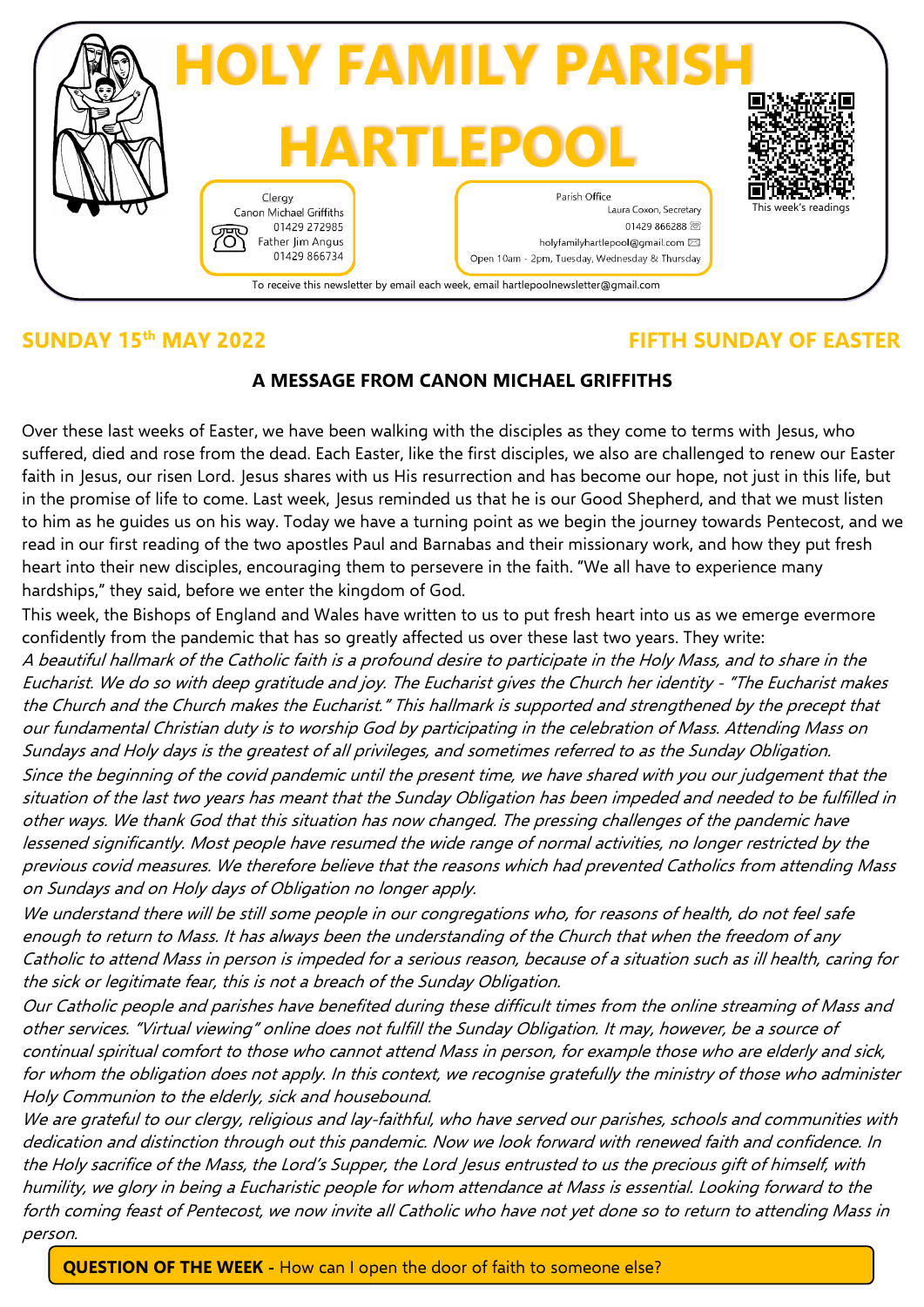# **THIS WEEK'S PARISH NEWS**

#### Year of The Eucharist, Preparation for the Synod

**SUNDAY OBLIGATION** - The Bishops of England and Wales are reinstating the obligation for all Catholics to attend Sunday Mass, unless they have a serious reason not to do so. Please read the Bishop's letter given on the front of the newsletter.

PLANNING FOR OUR FUTURE - A reminder that my last weekend of saying Mass here in Hartlepool is 28/29<sup>th</sup> May, and that I move to Chester Le Street on 31<sup>st</sup> May. There will be opportunity therefore to say thank you to everybody at future Masses. In the meantime, we have met with Fr Mark Millward, our Episcopal vicar, to plan out the celebration of Masses in the next few months. Please give your support to Fr Jim as he takes responsibility for the whole parish during the forthcoming weeks, and also our thanks go to Fr Seamus as ever, for giving us support whilst we respect that he is a retired priest. Beginning on the weekend on 4/5<sup>th</sup> June. Fr Jim will be also assisted by Fr Mark Millward or Fr Oliver Keyes CSsR from Stockton, and occasionally by Canon Paul Douthwaite. Fr Michael

**FIRST HOLY COMMUNIONS** - Last week and this week our First Holy Communion children are handing out cards and asking parishioners to pray for them as they get ready to celebrate their First Holy Communion. Our children who have been preparing over the year will celebrate their First Holy Communion in groups every Saturday at 10am during the month of June. Please keep our children and their families in your prayers.

**LITTLE SISTERS OF THE POOR APPEAL** - Thank you everyone who donated so generously to this appeal.

**UKRAINE HUMANITARIAN APPEAL** - CAFOD have launched an emergency appeal for Ukraine. If you're able to contribute, you can do this by ringing 0303 303 3030, logging on to cafod.org.uk/Ukraine or sending a cheque to CAFOD, Romero House, 55 Westminster Bridge Road, SE1 7JB. Please also continue to remember our collection bins at the back of church for the Hartlepool Food Bank, Refugee Project and Apostleship of the Sea. Thank you for all your generosity.

**KEYS** - It is important for us at this time to update our records of those who have keys to enable them to gain access to our churches, parish centres, and houses in their various ministries and activities. Please see the lists at the back of church, and enable us to update our records for the new parish priest.

**VOLUNTEERS NEEDED** - As we try to reclaim our parish life, we need volunteers to help with the following:

St Joseph's Tea and Coffee after Mass - The Filipino community have committed to doing tea and coffee on the second Sunday of the month, and we need to have a rota for the following Sundays. Please sign the list at the back of church if you can help.

Children's Liturgy - We would like to start a children's liturgy group on Sundays at St Patrick's. If you are interested, please sign the list at the back of church. We are looking for more volunteers for St Joseph's, please sign the list at the back of church.

Safeguarding - We are looking for a Safeguarding Rep for St Patrick's and St John Vianney's. This will be to work in conjunction with the other reps across the parish. The volunteer would be given lots of support from the diocese as well as the other reps here in the parish. Please consider this essential role and get in touch with Fr Michael through the parish office.

Counters - St Joseph's are trying to re-establish a counting rota, if you can spare half an hour after 10am Mass on Sundays, please sign the list at the back of church. Remember the more volunteers, the less often you have to count. Counters for collection are also required on a Sunday after mass on a rota basis at St Mary's. Please see Ian Fraser or Maria Morris.

**CHILDREN'S LITURGY** -There is a meeting on Tuesday evening after Mass in St Patrick's to discuss Children's Liturgy.

**PLATINUM JUBILEE** - St Patrick's are organizing a Cream Tea on Sunday 5th June from 2-4 pm to celebrate Queen Elizabeth's 70 years as our monarch. Tickets will be £6 and profits will go to improving the security of our church. There will be a list available in the porch to book tickets. Tickets will be organised on a first come / first paid basis.

**ST PATRICK'S PILGRIMAGE TO WALSINGHAM** - July 28/29/30 (Thursday/Friday/Saturday). Total cost this year will be £195. This includes 2 Nights' Accommodation with En Suite, Half Board, 1 Lunch, Coach Fare and optional trip out. Balances of £175 to be paid by end of June. If paying by cheque, please make payable to Hartlepool Walsingham Fund. Any queries ring Elaine on 07723543940, or Veronica on 01429 291551.

**PILGRIMAGE TO HOLY ISLAND 4 TH JUNE** - In conjunction with the Apostleship of the Sea. An 18 seat bus will be going from Hartlepool to Holy Island for the service on the beach, as well as a Mass in the afternoon, and the opportunity to explore the island and picnic. The bus is to leave St Joseph's at 9am, aiming to return around 6/7pm. If all 18 seats of the bus are filled, the seats will cost £12.50 each. For further details and booking, contact Brenda Bland on 07599511066.

**CHARLOTTE BOAGEY FUNDRAISING** - My name is Charlotte and I am an altar server at St Joseph's. I have been chosen by Girlguiding Northeast to attend International Community Experience (ICE) in the summer. I am the only girl from Hartlepool who has been chosen and only one of 20 from the whole of the Northeast region. To be able to go I have to raise money. To help me raise funds to be able to go to I have put together a 100 square. It is £1 for a number and there are 100 numbers. Once it is filled a number will be chosen at random and the winner will receive £50. I will be selling numbers after mass on 15th at St Joseph's if you would like to buy a number (or two) to support me. Thank you.



# **HOLY FAMILY YOUTH**

Holy Family Youth Ric Slatter, Coordinator

**FAMILY RETREAT 14th -16th OCTOBER 2022** - If your family would appreciate an affordable weekend away in beautiful surroundings, ask your school office for a letter about our annual Family Retreat at the Emmaus Youth Village in Consett. Our team of young people organise activities for all the family and it's one of the most popular activities we offer all year so sign up soon!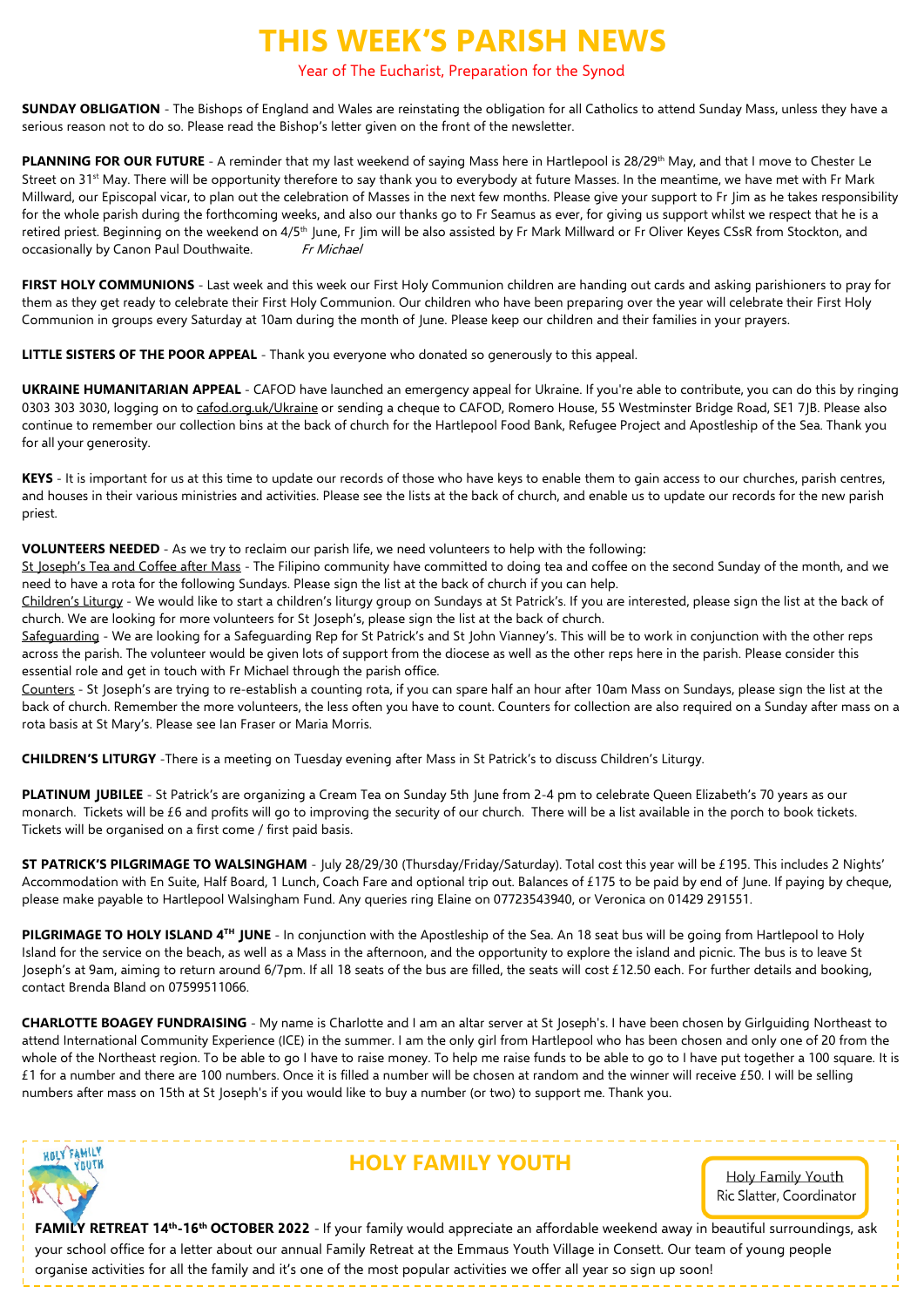# **OUR PARISH PRAYER INTENTIONS**

**Please remember in your prayers all those in our communities who are sick or housebound, especially:**

STEPHEN ANDERSON, PAT BAKER, KATHLEEN BARLOW, MICHAEL BLACKFORD, HILARY BRADBURY, DENNIS BRATT, MARGARET BURKE, KAY BURNS, JOHN CANN, SARAH CARROLL, RITA CHARLTON, VERONICA COCHRANE, DANIEL COSBY, BETTY CRANE, JAMES DALEY, NEIL DAVIS, LOTTIE DOCHERTY, NATALIE EGLINTINE, TERESA FALKINGHAM, EMILY FLANNERY, ALISON FOSTER, LORRAINE GALEN, DOROTHY GEEN, DAVID GEEN, PETER GRIEVES, CHRISTINE HANSELL, MARY HARPER, MARY HARRIS, ANDREW HAYGARTH, BELLA HOEY, MURIEL HOWE, MOLLY HUGHES, PETER JOHNSON, CHRISTINE JONES, ETTY JORDAN, MOIRA KELLY, CEILIA KING, MARGARET KIRKPATRICK, KEN KNIGHT, MARIE LYDON, MAUREEN MAGUIRE, VERA MARRIOTT, JAMES MARSHALL, MARY MASON, IAN MATTHEWS, PAUL MCCRAITH, OWEN MCENEANEY, JIM MCKENNA, CHRISTOPHER MGHEE, PAUL MOORE, PAT NESS, KITTY NEWSTEAD, SYLVICE NOTRIANNI, WINNIE OLIVER, MYRA PATTISON, EDDIE PEARSON, COLIN PRICE, DAMIAN RAFFERTY, JEAN RICHARDSON, PAM ROBERTSON, JOSEPH ROBINSON, PAULA ROGERS, HILDA RYAN, AGNES SCULLY, CORAZON SIMPSON, MATTHEW STEEL, BRENDA STOTT, BRETT SWAIN, GAIL SYMINGTON, MELVIN THACKERAY, LYNSEY TODD, NORA TRISCHLER, JONATHON VOKES, KAY WALLACE, JAMES WALSH, ANTHONY WEEGRAM

> All the sick and their carers, both at home and in hospital, are prayed for at each Mass, as well as the health and safety of all parishioners.

#### **Please pray for those who have died recently:**

Linda Dickinson, Mary Watson and for their family and friends who mourn their loss.

## **We also pray for all those whose anniversaries fall this week:**

**ST JOSEPH'S:** Francis Donnelly, Josephine Kelly, Bill Mulrooney, Patricia Mary Aird, Gloria Pearson, Dorothy Breckon, Theresa Storey, Eric James Copeland, Terence Allen.

**ST MARY'S:** Thomas Francis McCarthy, Lawrence William Reynolds, George Healey, Jean McDonald, Jenny Hart, Clare Marie Waugh, Kitty Marine, Ronald Lawrence Vickers, George Watling.

**ST PATRICK'S:** James Gibson, John Breward, Kenneth Natt.

**ST JOHN VIANNEY'S:** Fr Ciaran McDonnell, Mary Wilkie, Brian Linighan.

**ST THOMAS MORE'S:** Sarah Wallace, Elizabeth Hall, William Jenkins, Margaret Pegg, Peter Allan, Terrence Collins, Kenneth Morgan, Glen Turnbull.

## **Eternal rest grant unto them O Lord and let perpetual light shine upon them. Amen.**

|                    |           | М                  |                                  |
|--------------------|-----------|--------------------|----------------------------------|
| Listen to the Word |           |                    | 5 <sup>th</sup> Sunday of Easter |
| Acts 13: 21-27     | Psalm 144 | Apocalypse 21: 1-3 | John 13: 31-35                   |

How do you make creation new? How do you even begin? Is there a light within you, that shines and casts out sin? How do we build a new Jerusalem, in this sinful world of ours? Where nations struggle to exist against the might of superpowers.

Can we shine with Christ's bright light and re-build our world again and wipe away the tears and sorrow for God's peace and love to reign

Stepping out into the unknown, clothed only with faith in Christ, Paul and Barnabas ventured into their first missionary journey. They took nothing with them but their faith, they had no safe havens to take comfort in, they, quite literally, put their trust in the Lord.

Have you ever thought about how you would have the courage to follow in the footsteps of Paul and Barnabas? Is your faith strong enough to give up everything to follow Christ wherever that may take you? I do not think that I could do such a thing. I am by nature cautious; I try to get as much information as I can before embarking on something new but sometimes, I do make a small leap of faith; I cannot understand why I do so, but I know that something deep within gives me the courage. Of course, my leap of faith does not leave me open to angry mobs that want to silence and kill me. Thankfully my journey is not like that, but we all need to consider what do we do when our faith is challenged; do we speak out or do we remain silent.

Jesus tells us that that "By this love you have for one another, everyone will know that you are my disciples". He challenges us to show to the world our Faith in Him and our love for all His creation. This task may not appear to be as daunting as the challenges facing Paul and Barnabas but on a basic individual level it is a task that we are each called to fulfil. How do we appear to those in whom we come into contact: do they see in us true disciples of Jesus? If we have that love that Jesus speaks about then it will shine out and show, to those we meet, the love of Christ living within each of us. **David Frank**

**\_\_\_\_\_\_\_\_\_\_\_\_\_\_\_\_\_\_\_\_\_\_\_\_\_\_\_\_\_\_\_\_\_\_\_\_\_\_\_\_\_\_\_\_\_\_\_\_\_**